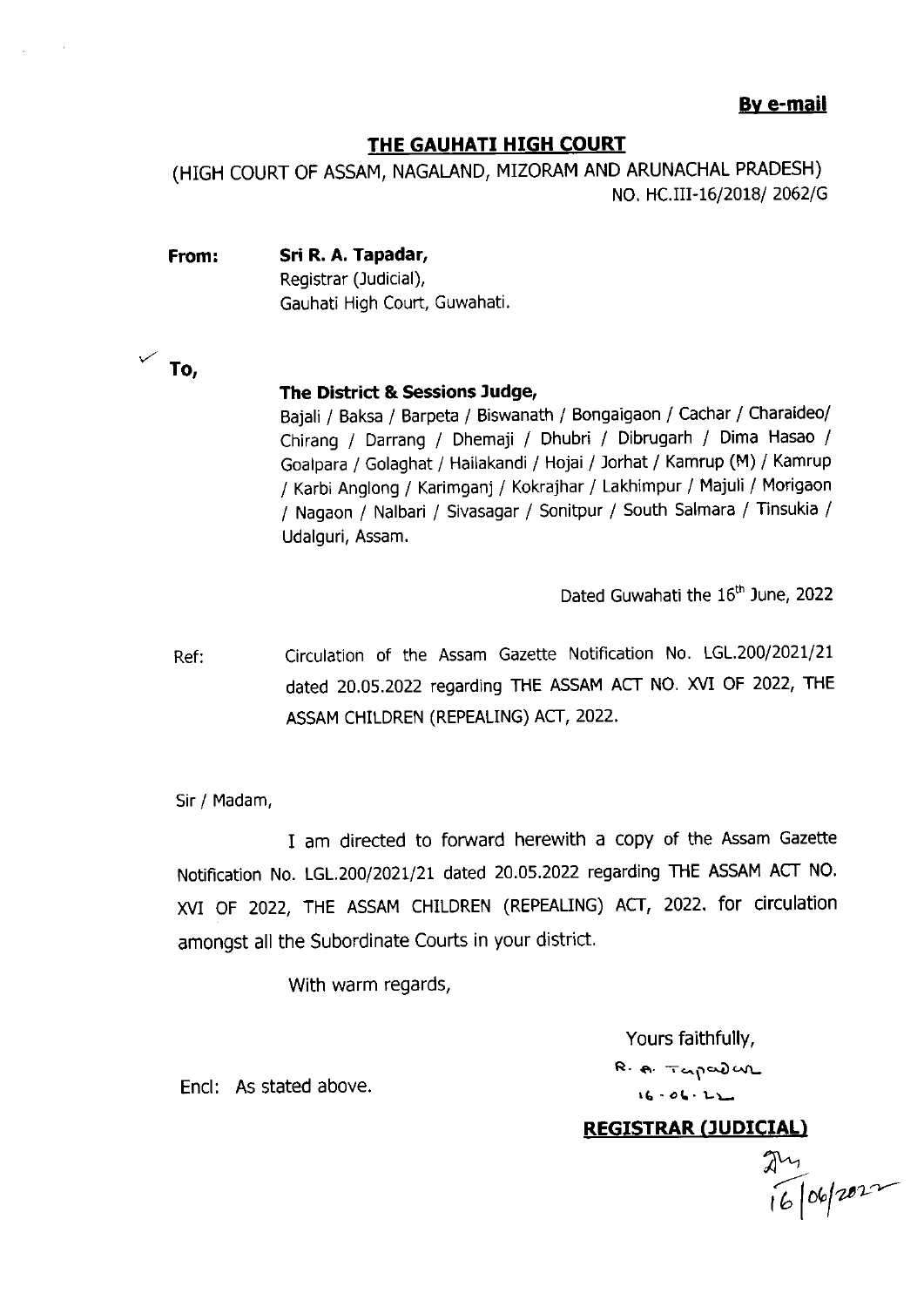

# THE ASSAM GAZETTE

## অসাধাৰণ **EXTRAORDINARY** প্ৰাপ্ত কৰ্তৃত্বৰ দ্বাৰা প্ৰকাশিত PUBLISHED BY THE AUTHORITY

নং 364 দিশপুৰ, শুক্ৰবাৰ, 20 মে', 2022, 30 ব'হাগ 1944 (শক) No. 364 Dispur, Friday, 20th May, 2022, 30th Vaisakha, 1944 (S. E.)

### GOVERNMENT OF ASSAM ORDERS BY THE GOVERNOR LEGISLATIVE DEPARTMENT ::: LEGISLATIVE BRANCH

#### **NOTIFICATION**

The 20th May, 2022

No. LGL.200/2021/21 .- The following Act of the Assam Legislative Assembly received the assent of the Governor of Assam on 17th May, 2022 is hereby published for a information.

### ASSAM ACT NO. XVI OF 2022

(Received the assent of the Governor on 17th May, 2022) THE ASSAM CHILDREN (REPEALING) ACT, 2022